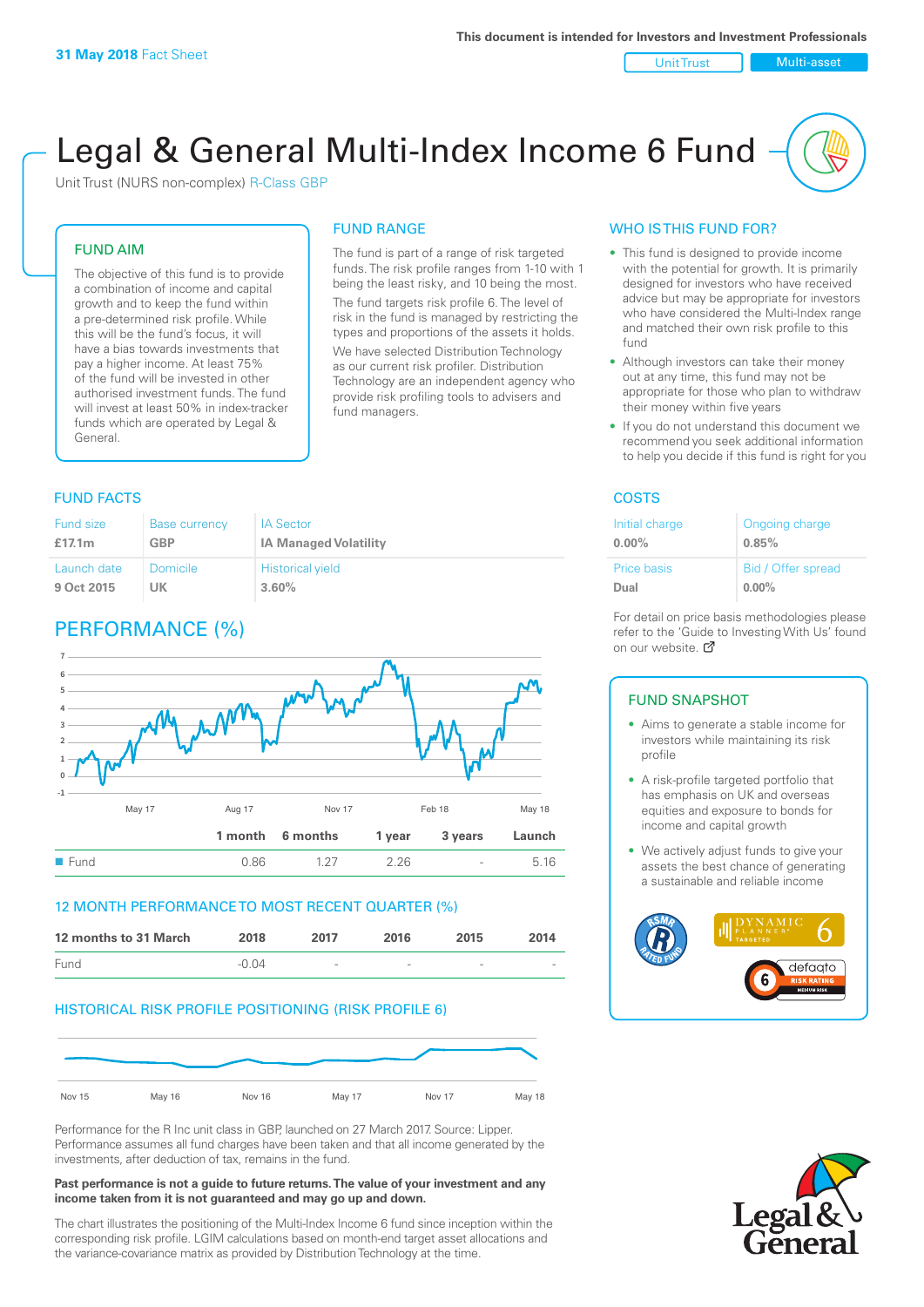### Legal & General Multi-Index Income 6 Fund

Unit Trust (NURS non-complex) R-Class GBP

### PORTFOLIO BREAKDOWN

All data source LGIM unless otherwise stated. Totals may not sum due to rounding.





#### FUND MANAGERS

The fund managers have responsibility for managing the multi-index fund range. They are part of the Multi-Asset Funds (MAF) team in LGIM. This team focuses on designing and managing multi-asset funds that are tailored to match the specific objectives of various client types. The team sits within a wider Asset Allocation team which combines both depth of experience with a broad range of expertise from different fields, including fund management, investment consulting and risk management roles.

## TOP 10 HOLDINGS (%)

| <b>L&amp;G UK Index Trust</b>                                    | 10.0 |
|------------------------------------------------------------------|------|
| L&G US Index Trust                                               | 7.6  |
| L&G Emerging Markets Government Bond (Local Currency) Index Fund | 7.6  |
| iShares UK Dividend UCITS ETF                                    | 7.5  |
| L&G Emerging Markets Government Bond (US\$) Index Fund           | 7.3  |
| <b>L&amp;G Pacific Index Trust</b>                               | 6.4  |
| L&G European Index Trust                                         | 6.2  |
| L&G High Income Trust                                            | 6.0  |
| <b>LGIM Global Corporate Bond Fund</b>                           | 4.9  |
| <b>L&amp;G UK Property Fund</b>                                  | 4.3  |